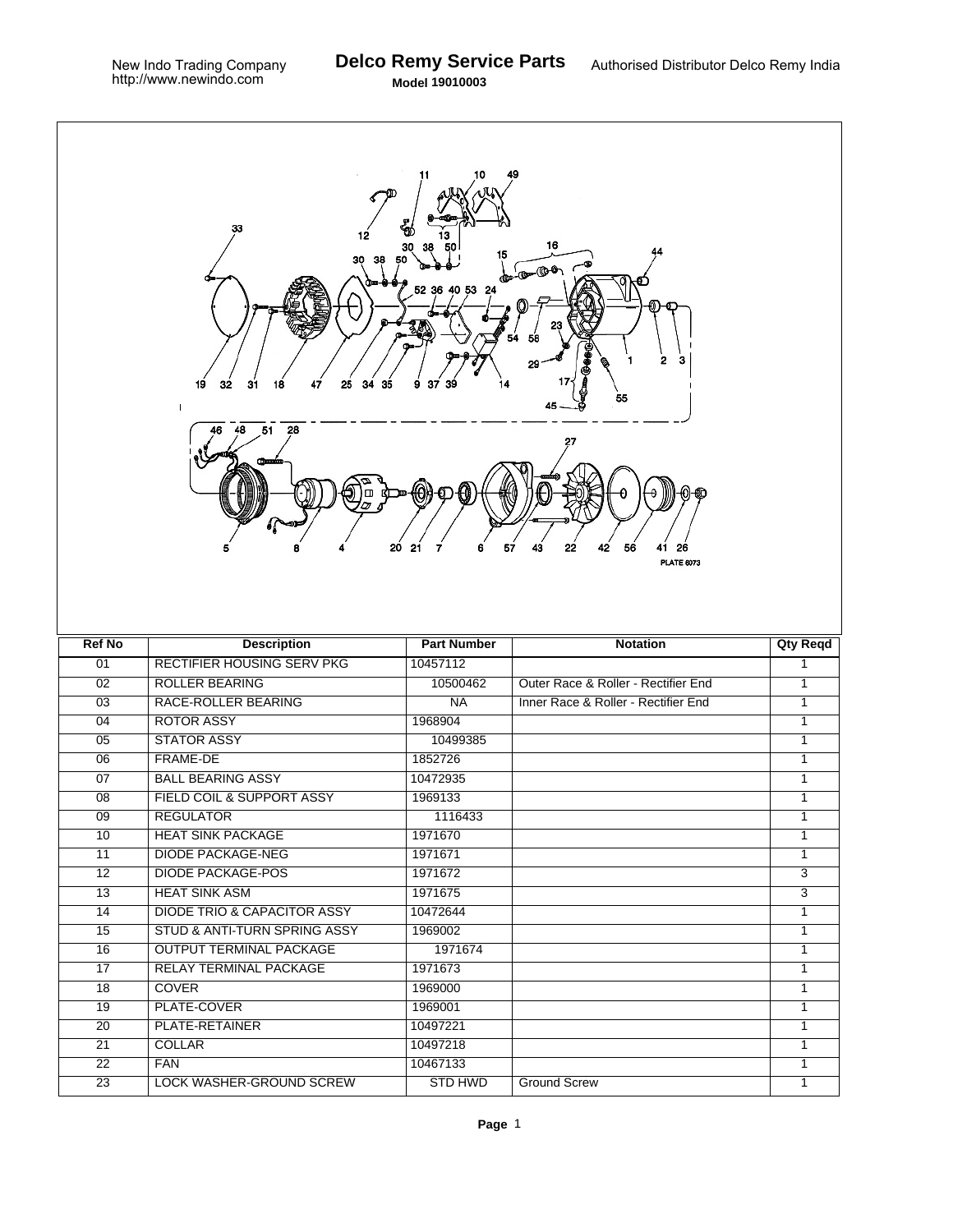**Model 19010003**

| 33<br>12<br>16<br>15<br>30<br>38<br>$\mathbf{a} \cdot \mathbf{b} \cdot \mathbf{c}$<br>52 36 40 53 24<br>2<br>з<br>29<br>32<br>31<br>25<br>19<br>18<br>47<br>34<br>35<br>37<br>39<br>14<br>9<br>55<br>1<br>28<br>48<br>51<br>Ξ<br>57<br>20<br>6<br>43<br>22<br>21<br>7<br>42<br>56<br>26<br><b>PLATE 6073</b> |                                    |                    |                                      |                 |  |  |
|--------------------------------------------------------------------------------------------------------------------------------------------------------------------------------------------------------------------------------------------------------------------------------------------------------------|------------------------------------|--------------------|--------------------------------------|-----------------|--|--|
| <b>Ref No</b>                                                                                                                                                                                                                                                                                                | <b>Description</b>                 | <b>Part Number</b> | <b>Notation</b>                      | <b>Qty Reqd</b> |  |  |
| $\overline{24}$                                                                                                                                                                                                                                                                                              | NUT-DIODE TRIO LEAD TO STATOR LEAD | 432229             | Diode Trio Lead to Stator Lead Atch. | 3               |  |  |
| 25                                                                                                                                                                                                                                                                                                           | <b>NUT ASSY</b>                    | 1851808            | <b>Regulator Stud</b>                | $\mathbf{1}$    |  |  |
| $\overline{26}$                                                                                                                                                                                                                                                                                              | NUT-SHAFT                          | 10484823           |                                      | 1               |  |  |
| $\overline{27}$                                                                                                                                                                                                                                                                                              | <b>SCREW ASSY</b>                  | 10497222           | Bearing Retaining Atch. - DE         | $\overline{4}$  |  |  |
| 28                                                                                                                                                                                                                                                                                                           | <b>SCREW</b>                       | 1968945            | Field Coil & Support Atch.           | 3               |  |  |
| $\overline{29}$                                                                                                                                                                                                                                                                                              | <b>SCREW</b>                       | 9427129            | <b>Ground Screw</b>                  | $\overline{1}$  |  |  |
| $\overline{30}$                                                                                                                                                                                                                                                                                              | <b>SCREW ASSY</b>                  | 1979961            |                                      | $\overline{1}$  |  |  |
| 31                                                                                                                                                                                                                                                                                                           | <b>SCREW ASSY</b>                  | 1846956            |                                      | 1               |  |  |
| $\overline{32}$                                                                                                                                                                                                                                                                                              | <b>SCREW ASSY</b>                  | 1846957            |                                      | 1               |  |  |
| 33                                                                                                                                                                                                                                                                                                           | <b>SCREW ASSY</b>                  | 1846955            |                                      | $\mathbf{1}$    |  |  |
| 34                                                                                                                                                                                                                                                                                                           | <b>SCREW ASSY</b>                  | 1894458            | Regulator Atch. (Ground)             | 1               |  |  |
| $\overline{35}$                                                                                                                                                                                                                                                                                              | <b>SCREW ASSY</b>                  | 1976061            | Rectifier Bridge Atch. (Insul.)      | $\overline{2}$  |  |  |
| $\overline{37}$                                                                                                                                                                                                                                                                                              | <b>SCREW</b>                       | 1968998            |                                      | $\overline{1}$  |  |  |
| $\overline{37}$                                                                                                                                                                                                                                                                                              | <b>SCREW ASSY</b>                  | 1846955            |                                      | 1               |  |  |
| 41                                                                                                                                                                                                                                                                                                           | <b>WASHER-SHAFT NUT</b>            | 10484823           |                                      | 1               |  |  |
| 43                                                                                                                                                                                                                                                                                                           | THRU BOLT                          | 1968991            |                                      | $\overline{4}$  |  |  |
| $\overline{44}$                                                                                                                                                                                                                                                                                              | <b>BUSHING</b>                     | 1892765            | Mtg. Hinge - RE                      | 1               |  |  |
| 45                                                                                                                                                                                                                                                                                                           | CAP                                | 1970227            | Relay Term.                          | 1               |  |  |
| 46                                                                                                                                                                                                                                                                                                           | <b>CLIP-TERMINAL-STATOR LEADS</b>  | 1969671            |                                      | $\overline{1}$  |  |  |
| $\overline{47}$                                                                                                                                                                                                                                                                                              | <b>GASKET</b>                      | 1970395            |                                      | $\mathbf{1}$    |  |  |
| 48                                                                                                                                                                                                                                                                                                           | <b>GROMMET</b>                     | 1968900            | <b>Stator Leads</b>                  | 1               |  |  |
| 49                                                                                                                                                                                                                                                                                                           | <b>INSULATION</b>                  | 1968930            | Between Diode Heat Sink & Rect. Hsg. |                 |  |  |
|                                                                                                                                                                                                                                                                                                              |                                    |                    |                                      | $\mathbf{1}$    |  |  |